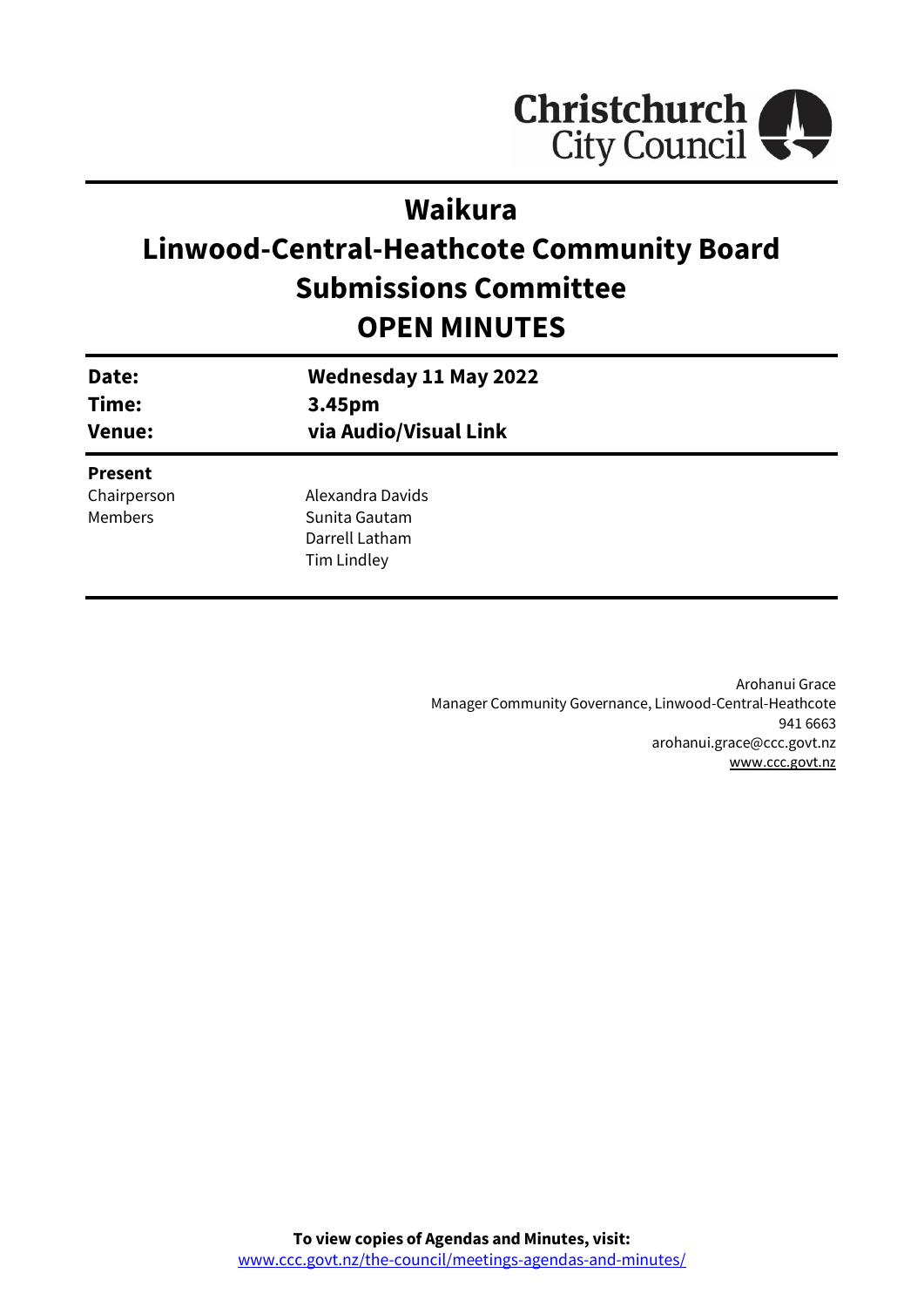

- **Part A Matters Requiring a Council Decision**
- **Part B Reports for Information**
- **Part C Decisions Under Delegation**

## **1. Apologies Ngā Whakapāha**

There were no apologies received.

## **2. Declarations of Interest Ngā Whakapuaki Aronga**

There were no declarations of interest recorded.

# **3. Election of Submissions Committee Chairperson**

### **Staff Recommendations**

That the Waikura Linwood-Central-Heathcote Community Board Submissions Committee:

- 1. Elect a Chairperson of the Waikura Linwood-Central-Heathcote Community Board Submissions Committee for the Committee's 8 April 2022 meeting.
- 2. Delegate to the Committee Chairperson to confirm the Submissions Committee minutes of 11 May 2022.

### **Committee Decision**

That the Waikura Linwood-Central-Heathcote Community Board Submissions Committee:

- 1. Elects Alexandra Davids as the Chairperson of the Waikura Linwood-Central-Heathcote Community Board Submissions Committee for the Committee's 8 April 2022 meeting.
- 2. Delegate to the Committee Chairperson to confirm the Submissions Committee minutes of 11 May 2022.

# **4. Draft Housing and Business Choice Plan Change, Draft Coastal Hazards Plan Change, Draft Heritage Plan Change, Draft Radio Communications Pathway Plan Change - Community Board Feedback**

## **Staff Recommendations**

That the Waikura Linwood-Central-Heathcote Community Board Submissions Committee:

- 1. Receives the Report
- 2. Considers preparing feedback on behalf of the Board on the Draft Housing and Business Choice Plan Change.
- 3. Considers preparing feedback on behalf of the Board on the Draft Coastal Hazards Plan Change.